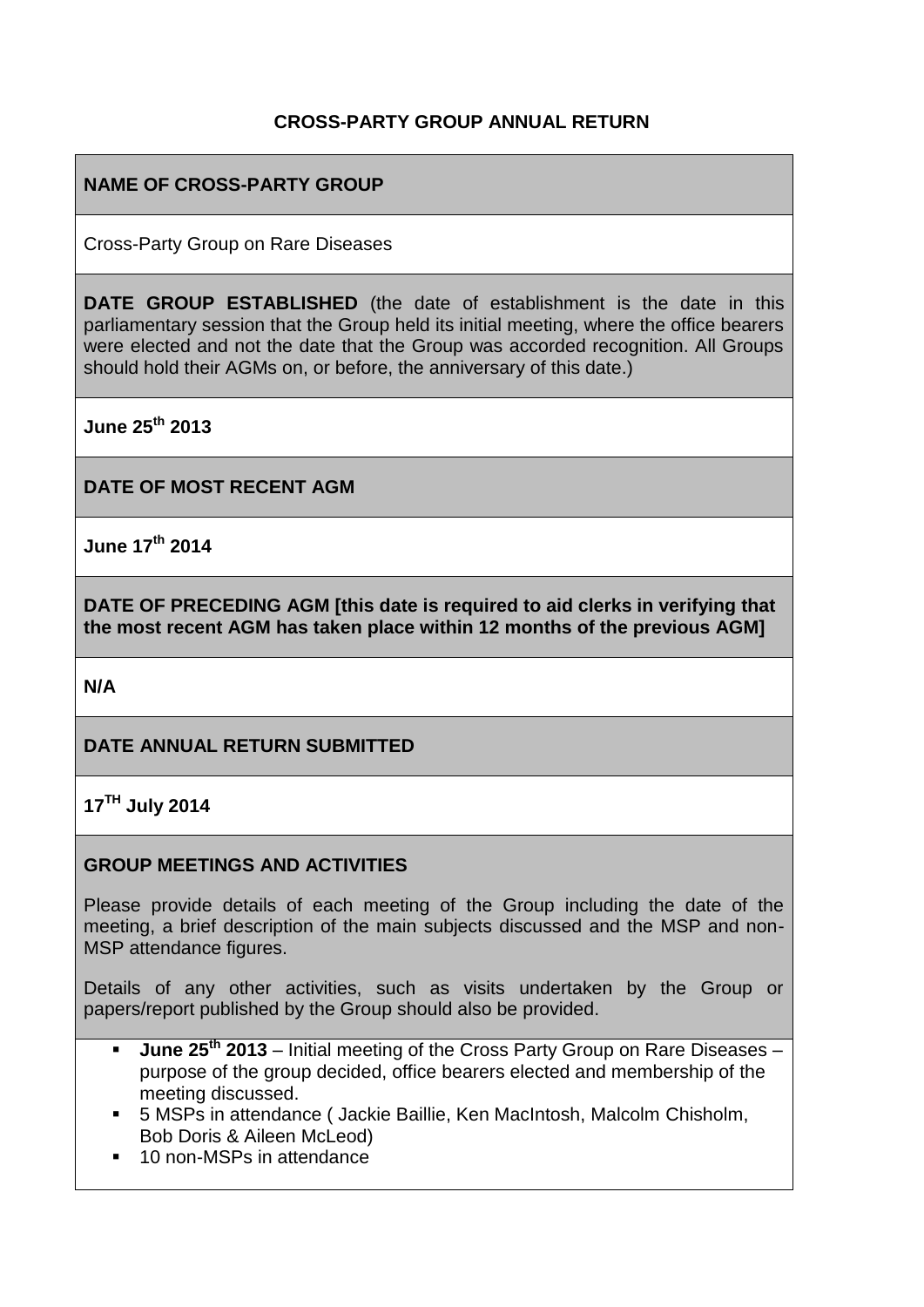- **October 1st 2013** 'A strategy for Rare Diseases' at this meeting the UK Strategy for Rare Diseases was discussed. Speakers included Alastair Kent from Genetic Alliance UK who discussed the work ongoing in the UK to produce a UK Strategy for rare diseases, Liz Porterfield from the Scottish Government who discussed the Scottish Government's input into the UK Strategy and plans for the development of a Scottish Implementation Plan for Rare Diseases.
- 3 MSPs in attendance (Nanette Milne, Malcolm Chisholm & Aileen McLeod)
- 19 non-MSPs in attendance
- **December 3rd 2013** 'Access to medicines for rare diseases' at this meeting the developments in accessing medicines for rare diseases were discussed. Speakers included Angela Timoney (Chair of Scottish Medicines Consortium) and Joan Fletcher (AGSD UK). Liz Porterfield from the Scottish Government provided an update on the UK Strategy for Rare Diseases.
- 1 MSP was in attendance Bob Doris
- 11 non-MSPs in attendance
- **April 29th 2014** 'Research and Rare Diseases' at this meeting, there was a focus on how research for rare diseases is funded and conducted in Scotland. Speakers included Alan McNair (Chief Scientist Office), Gill Borthwick (NIHR) and Patricia Osborne (Brittle Bone Society). Liz Porterfield from the Scottish Government also attended to provide further update on the development of a Scottish implementation plan for rare diseases.
- 1 MSP in attendance Malcolm Chisholm
- 18 non-MSPs in attendance
- **June 17th 2014** AGM / 'Coordination of Care Scotland's Managed Clinical Networks' – at this meeting Deirdre Evans (Director of NSD) provided an overview of the services NSD provide for rare disease patients in Scotland and explained the important role of the managed clinical networks. Marina Di Marco (Lead for the Scottish Muscle Network) and Vicki Price (S.P.A.I.I.N Network) gave an overview of the work that their networks carry out and how this benefits patients with rare diseases. Lauren Roberts, Coordinator for SWAN UK, gave an overview of her work supporting families affected by a 'syndrome without a name'. The AGM for the Cross Party Group was also held during this meeting and office bearers returned.
- 3 MSPs in attendance Bob Doris, Malcolm Chisholm and Aileen McLeod
- 23 non-MSPs in attendance

## **MSP MEMBERS OF THE GROUP**

Please provide names and party designationof all MSP members of the Group.

Malcolm Chisholm (Lab) – Co-Convener

Bob Doris (SNP) – CO-Convener

Nanette Milne (Con)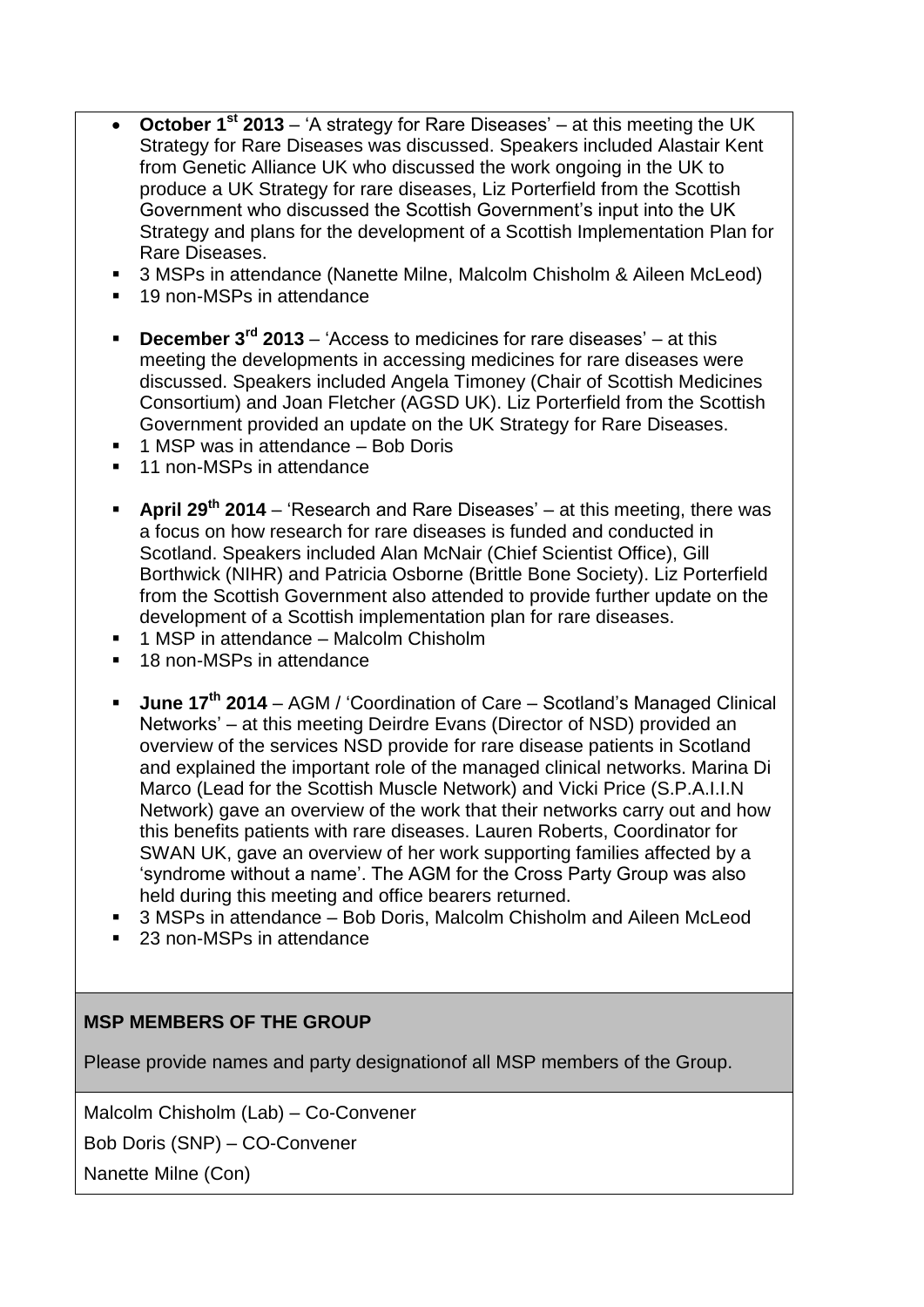Jackie Baillie (Lab) Aileen McLeod (SNP) Ken Macintosh (Lab) Richard Lyle (SNP)

## **NON-MSP MEMBERS OF THE GROUP**

For organisational members please provide only the name of the organisation, it is not necessary to provide the name(s) of individuals who may represent the organisation at meetings of the Group.

| <b>Individuals</b> |                                             |
|--------------------|---------------------------------------------|
| Organisations      | <b>Genetic Alliance UK</b>                  |
|                    | <b>Turner Syndrome Support Society</b>      |
|                    | <b>PNH Scotland</b>                         |
|                    | Laurence Moon Bardet Beidl Syndrome Society |
|                    | <b>Brittle Bone Society</b>                 |
|                    | <b>Carers Trust</b>                         |
|                    | <b>Cystic Fibrosis Trust</b>                |
|                    | <b>TSA Association</b>                      |
|                    | <b>Fragile X Society</b>                    |
|                    | PID UK                                      |
|                    | Haemophilia Scotland                        |

#### **GROUP OFFICE BEARERS**

Please provide names for all office bearers. The minimum requirement is that two of the office bearers are MSPs and one of these is Convener – beyond this it is a matter for the Group to decide upon the office bearers it wishes to have. It is permissible to have more than one individual elected to each office, for example, coconveners or multiple deputy conveners.

| Co-Convener | <b>Malcolm Chisholm</b>                |
|-------------|----------------------------------------|
| Co-Convener | <b>Bob Doris</b>                       |
| Secretary   | Natalie Frankish (Genetic Alliance UK) |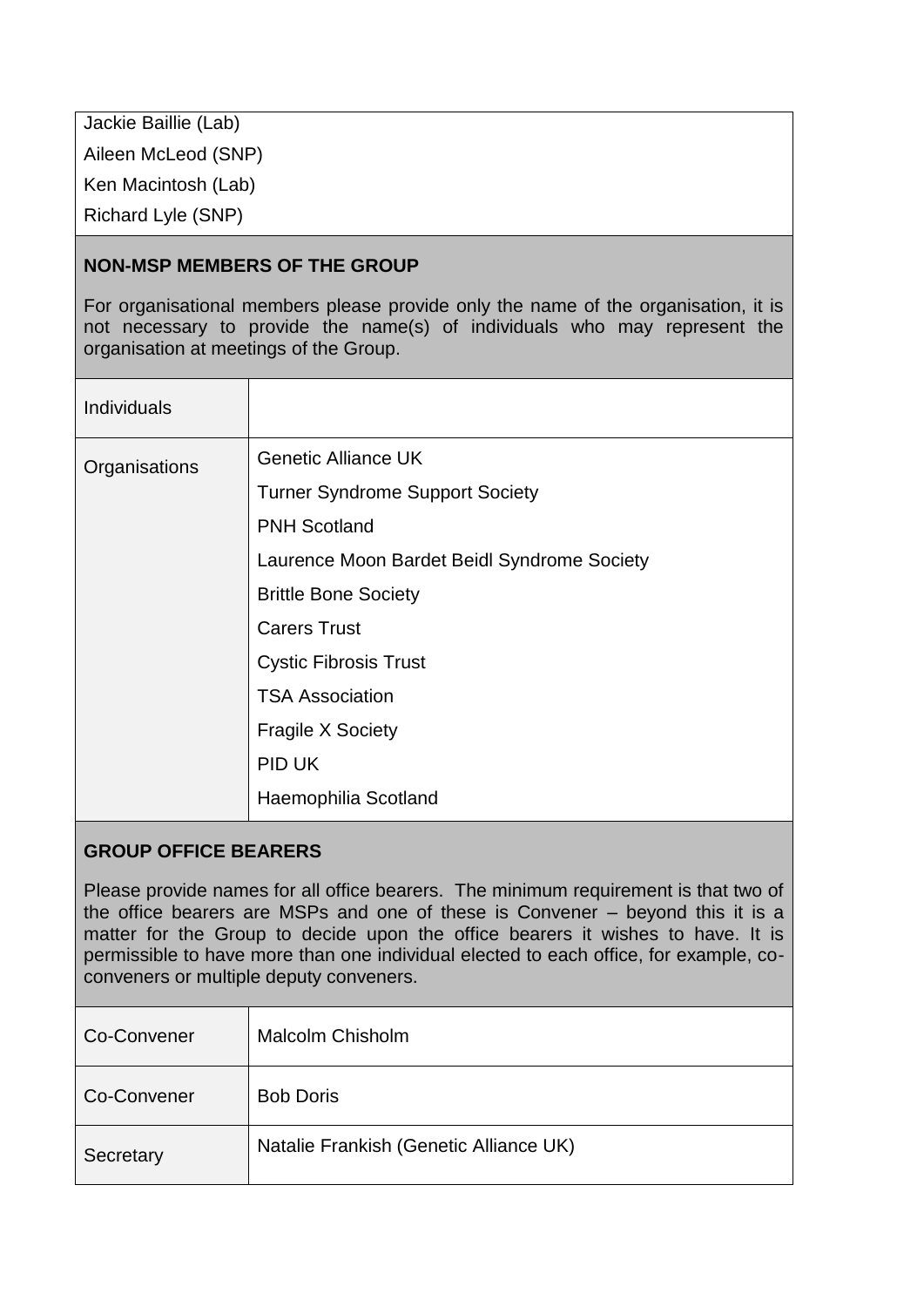Treasurer | Natalie Frankish (Genetic Alliance UK)

## **FINANCIAL BENEFITS OR OTHER BENEFITS RECEIVED BY THE GROUP**

Please provide details of any financial or material benefit(s) received from a single source in a calendar year which has a value, either singly or cumulatively, of more than £500. This includes donations, gifts, hospitality or visits and material assistance such as secretariat support.

Details of material support should include the name of the individual providing support, the value of this support over the year, an estimate of the time spent providing this support and the name of the organisation that this individual is employed by / affiliated to in providing this support.

Groups should provide details of the date on which the benefit was received, the value of the benefit and a brief description of the benefit.

If the Group is not disclosing any financial information please tick the box to confirm that the Group has considered the support received, but concluded it totalled under the threshold for disclosure (£500).

Genetic Alliance UK supplies funds to provide catering at each quarterly meeting of the Cross Party Group on Rare Diseases. This breaks down as follows:

October meeting – £21.12

December meeting – 43.50

April meeting  $-$  £45

June meeting - £45

## **Catering total = £154.62**

The Secretariat for the Cross Party Group on Rare Diseases is provided by the Development Officer for Scotland employed by Genetic Alliance UK. Approximately two days per calendar month are allocated to tasks relating to the support of the Cross Party Group including research, producing materials, liaising with members, general admin and arranging meetings. The estimated value of the support over a one year period is as follows:

Salary: £4429.50 per year

Overheads/Material costs: £1,368 per year